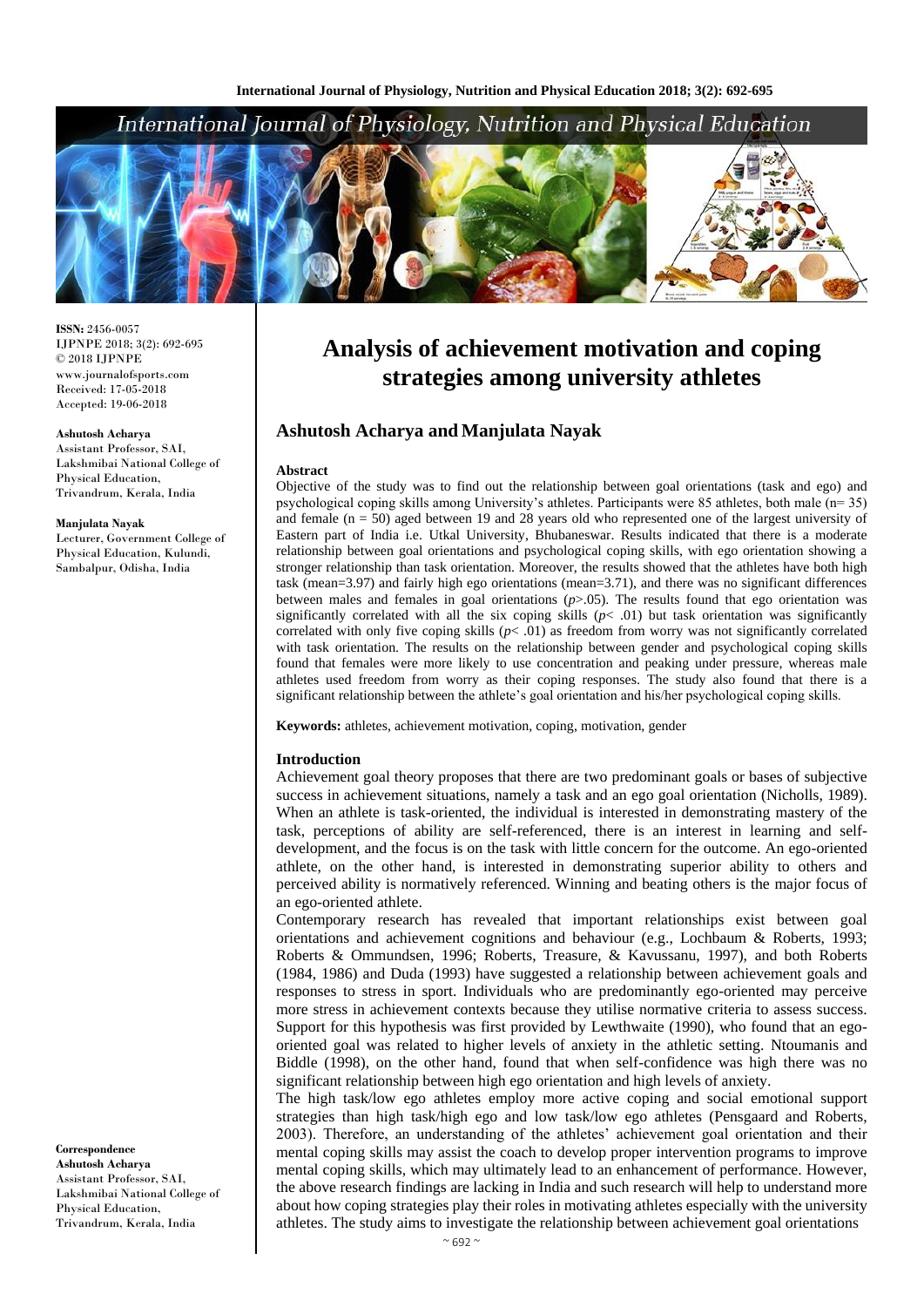International Journal of Physiology, Nutrition and Physical Education

and the psychological coping skills of University's athletes in one of the largest universities in eastern part of India.

# **Methodology**

# **Participants**

A total of 85 university athletes (35 males, 50 females) who willing to participate, representing a wide variety of sports (football, athletics, volleyball, kabaddi, kho-kho) participated in this study. Goal orientations and psychological coping skills were assessed using questionnaires. The age range of the respondents was from 19 to 28 years ( $M = 21.66$ , SD = 1.63). These athletes were all from university teams and had competed in one or more competitions in the All India Inter-Varsity / Inter University (Zonal) Competitions.

# **Procedure**

A self-report questionnaire was given to the University Sports Officer and he distributed them to the athletes who were selected to represent Utkal University in various games and sports. The researcher explained the purpose and information on the completion of the questionnaire to the university sports officer to ensure that the athletes completed the questionnaires as required. The sports officer then passed the questionnaires on to the participants to complete when they attended training sessions. The completed questionnaires were collected back after one week from the commencement of the university selection camp.

# **Instrumentation**

The following instruments were used to collect the data required.

- **Task and Ego Orientation in Sport Questionnaire** *(TEOSQ* **Duda & Nicholls, 1992):** The subscales were found to be internally consistent with alpha levels for task orientation .79 and .89 (Cumming, & Hall, 2004) study and from .79 to .87 respectively (Gano-Overway, Guivernau, Magyar, Waldron, & Ewing, 2005).
- **Athletic Coping Skills Inventory** *–* **(ACSI-28; Smith, Schultz, Smoll, & Placek, 1995):** Each subscale consisted of four items that were averaged to provide a subscale range of 0 to 3. The subscales were found to be internally consistent with alpha levels ranging from .62 to .78 and a total (personal coping resources) scale alpha of .86 as reported in Smith, Schutz, Smoll & Ptacek (1995).

# **Analysis of Data**

All the data were analyzed using the Statistical Package of Social Sciences (SPSS) program software version 19.0. An independent T-test was used to compare the mean between male and female on the achievement goal orientations and mental coping skills score in athletes. The Pearson Product Moment Correlation was used to analyze the relationship between the achievement goal orientations and the mental coping skills score in athletes.

# **Results**

# **Descriptive statistics**

The mean and standard deviations of all the variables are

presented in Table 1.

**Table 1:** Descriptive statistics of sub variables of goal orientation and coping skills of athletes (n=85)

| <b>Variables</b>        | Mean | <b>SD</b> |
|-------------------------|------|-----------|
| <b>Task Orientation</b> | 3.97 | .60       |
| Ego Orientation         | 3.71 | .58       |
| ASCI – 28               |      |           |
| Coping with adversity   | 2.08 | .46       |
| Peaking under pressure  | 1.94 | .53       |
| Goal setting            | 2.02 | .56       |
| Concentration           | 1.98 | .48       |
| Freedom from worry      | 1.12 | .60       |
| Confidence              | 2.03 | .50       |
| Coachability            | 1.85 | .27       |

In general, the participants were highly task oriented and were also perceived to have a fairly high ego orientation as evidenced by the high mean scores (see Table 2). For the  $ACSI - 28$ , the athlete's most frequently used coping skills is the coping with adversity skill ( $M = 2.08$ , SD = .46) and the least frequently used is the freedom from worry  $(M = 1.12)$ ,  $SD = .60$ ).







Fig 1: Mean score of the of the athletes in the variables of coping strategy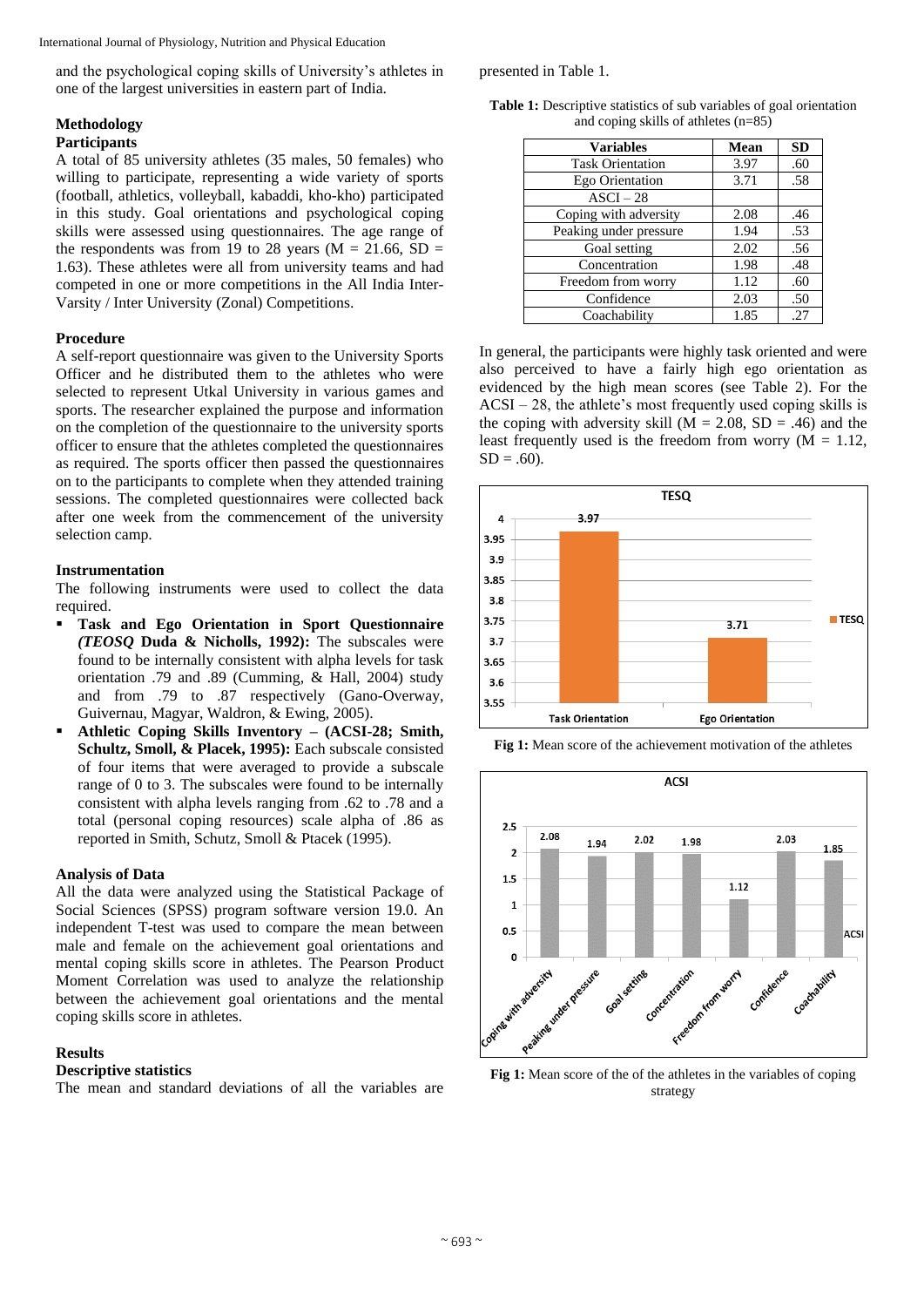## **Means differences between ACSI – 28 scales and gender**

**Table 2:** Independent-sample t-test Results on ACSI-28 scales according to Gender

| <b>ACSI – 28 Scale</b>   |          |          |
|--------------------------|----------|----------|
| Peaking under pressure   | $-2.153$ | .034*    |
| Concentration            | $-2.702$ | $.008**$ |
| Freedom from worry       | 2.618    | $.011*$  |
| $*_p$ < .05, $*_p$ < .01 |          |          |

Table 2 showed that there were significant differences in the three subscales of ASCI – 28 between males and females, which were concentrated with  $t$  (83) = -2.702, p = .008, freedom from worry with  $t$  (83) = 2.618, p = .011, and peaking under pressure with  $t(83) = -2.153$ ,  $p = .034$ . Except these three none of the variables of ACSI accounted for significant difference. In addition, the results showed that there were no significant differences between males and females on the task orientation  $(p > .05)$ , and ego orientation  $(p > .05)$ .

## **Quantitative relationship between task orientation and coping skills**

**Table 3:** Coping strategies correlated with achievement goal orientation

| $ACSI-28$              | <b>Task orientation</b> | <b>Ego orientation</b> |
|------------------------|-------------------------|------------------------|
| Coping with adversity  | $.34**$                 | $.46**$                |
| Peaking under pressure | $.28**$                 | $.52**$                |
| Goal setting           | $.38**$                 | $.53**$                |
| Concentration          | $.23**$                 | $.36**$                |
| Freedom from worry     | $-.20$                  | $-34**$                |
| Confidence             | $.42**$                 | $.47**$                |
| Total coping resource  | $.39**$                 | $.54**$                |
| ** $p < .01$ .         |                         |                        |

As illustrated in Table 3, Pearson product-moment correlations revealed weak to moderate correlations among the achievement goal orientations and ACSI – 28 subscales. The five subscales of coping skills (coping with adversity, peaking under pressure, goal setting, concentration and confidence) and the total of personal coping resources were positively correlated and were significant with both task and ego orientations ( $p < .01$ ). Freedom from worry was found to be negatively correlated and was significant with ego orientation only.

### **Discussion**

The results of the study showed that athletes have comparatively higher task orientation profiles and there are no gender differences on achievement goal orientations. These findings, notwithstanding, the study also found that there are some gender differences in the coping skills among the athletes and that there are significant positive relationships between certain coping skills and achievement goal orientations. The results of this study showed that the university athletes in question had high task ( $M = 3.97$ ) and fairly high ego orientations ( $M = 3.71$ ).

Indian athletes' achievement goal orientations are both high, which means that the athletes were high task oriented (M4.14) and fairly highly ego oriented  $(M = 3.49)$ . Omar-Fauzee and Abdul Razak (2005) attributed the higher task orientation scores to systematic training and access to the university facilities. Likewise, the athletes in this study could have also benefited from the training programs and accessibility to university sport facilities, which could have encouraged them to focus on developing their competencies in their respective sports field.

The present study also compared whether there was any gender difference in the athlete's achievement orientation. The results showed that there was no gender difference in the athletes' achievement goal orientation. This conclusion is different from previous studies which had found that there were gender differences in the achievement goal orientation. Therefore further research is needed to explain the inconsistencies in these results and clarify whether there are indeed gender differences in goal orientations among athletes. The results of the present study also showed that there were some gender differences on the coping skills among the athletes. Females scored higher than males on the subscales of "peaking under pressure" and "concentration". However, male athletes scored higher on "freedom from worry" than their female counterparts. These results lend some support to a study by Tamres, Janicki and Helgeson (2002) which found that females reported greater use of coping behaviors compared to men.

Results of the present study on relationship between task orientation and coping skills showed that there were significant low positive relationships between task orientation and the subscales of "confidence", "goal setting" and "coping with adversity". These findings suggest that high task oriented athletes indicated that they have confidence in their ability through consistently working hard during practices and competitions, and set and work towards specific performance goals for themselves, and they are able to cope with adversity by remaining positive against all adversities. These findings are in accord with past studies (e.g. Theodosiou & Papaioannou, 2006; Papaionnou *et al*., 2006; Sit & Lidner, 2004) which have also shown that task oriented individuals are intrinsically motivated, focus on self-referenced criteria such as personal improvement and learning in order to determine their competence.

When ego orientation is correlated with coping skills, the results of the present study showed that there were moderate and positive relationships with the coping skills of "goal setting", "peaking under pressure" and "confidence". The present study found that there is some relationship between the achievement goals and coping skills of Indian athletes. However, these findings also suggest that further research in this area is likely to assist sport psychologists and coaches in developing a more thorough understanding of the achievement goal orientations of Indian athletes and those interventions can undoubtedly play a key role in helping them to cope better in competitive settings. The findings from the present study also suggest that it would be desirable for future research to consider larger sample sizes of athletes for better generalizability of research results.

### **References**

- 1. Ames C, Ames R. Competitive versus individualistic goal structures: The salience of past per10rmance information for causal attributions and affect. Journal of Educational Psychology. 1981; 73:411-418.
- 2. Ames C, Archer J. Achievement goals in the classroom: